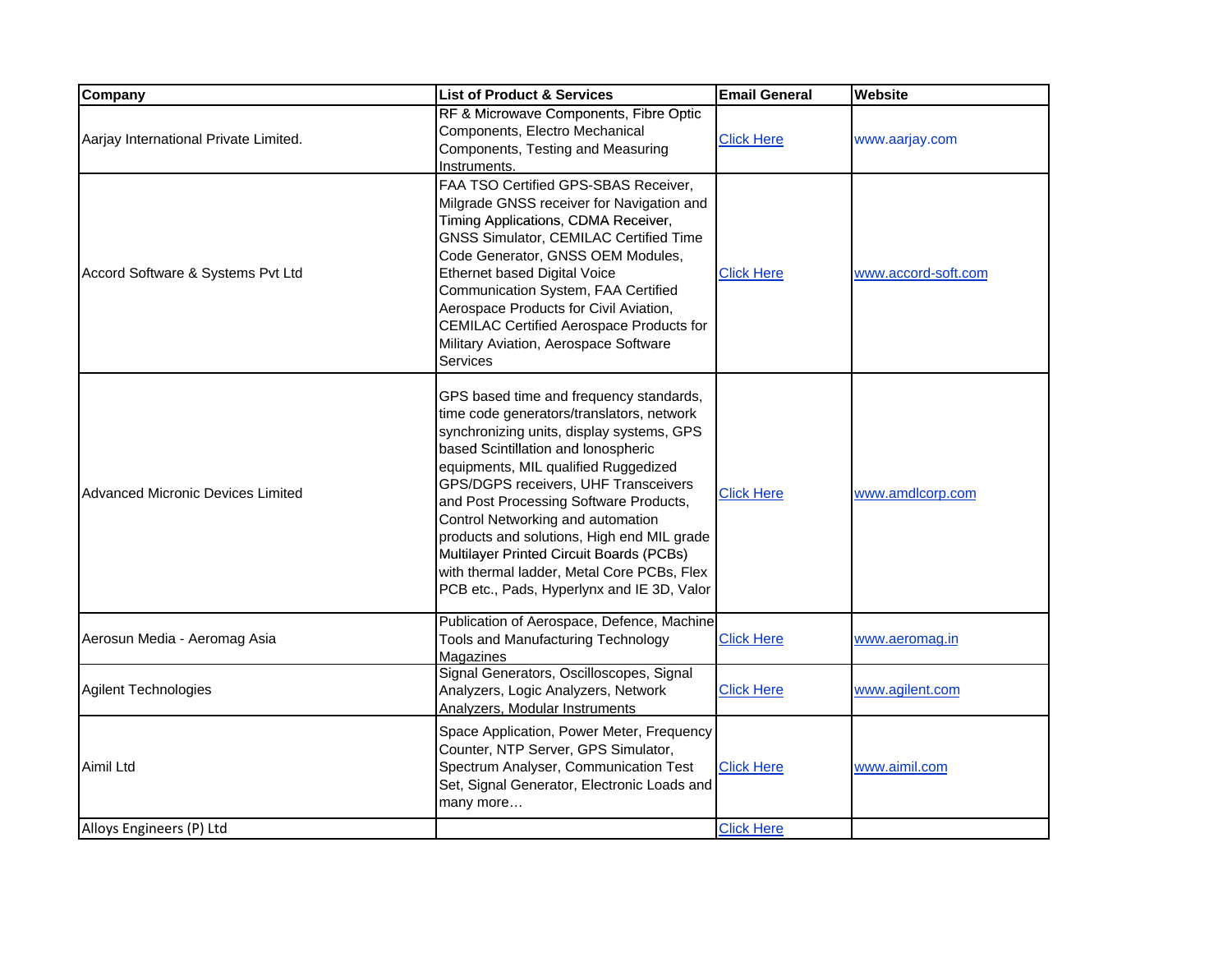|                                | Automated Test Equipment, Simulators, Cable Harnesses (ManufDesign and<br>Manufacture of Automated                                                                                                                                                                                                                                                                                                                                                                                                                                                                                                                |                   |                      |
|--------------------------------|-------------------------------------------------------------------------------------------------------------------------------------------------------------------------------------------------------------------------------------------------------------------------------------------------------------------------------------------------------------------------------------------------------------------------------------------------------------------------------------------------------------------------------------------------------------------------------------------------------------------|-------------------|----------------------|
|                                | Test Equipment (ATE) and Simulators                                                                                                                                                                                                                                                                                                                                                                                                                                                                                                                                                                               |                   |                      |
|                                | Using Platforms C, C++, .net, CVI, LabView                                                                                                                                                                                                                                                                                                                                                                                                                                                                                                                                                                        |                   |                      |
|                                | Command and Control consoles,                                                                                                                                                                                                                                                                                                                                                                                                                                                                                                                                                                                     |                   |                      |
|                                | RF/Microwave Assemblies Design and                                                                                                                                                                                                                                                                                                                                                                                                                                                                                                                                                                                |                   |                      |
|                                | Manufacturing, Military/Space Power Supplies,                                                                                                                                                                                                                                                                                                                                                                                                                                                                                                                                                                     |                   |                      |
|                                | Cable Harness Systems, RF/Microwave Cables                                                                                                                                                                                                                                                                                                                                                                                                                                                                                                                                                                        |                   |                      |
| Amertec Systems P Limited      | And Semi Rigids Manufacturing                                                                                                                                                                                                                                                                                                                                                                                                                                                                                                                                                                                     | <b>Click Here</b> | www.amertec-sys.com  |
| <b>Analytical Graphics Inc</b> | System Tool Kit (STK) Mission modeling and analysis desktop application for<br>space, defense and intelligence Systems, Analyzer, Optimizer extension,<br>Astrogator, Attitude, Conjunction Analysis Tools, Communications,<br>Coverage, Radar, Scheduler, Communication analysts, Terrain, Imagery, &<br>Maps module, Integration, Distributed Simulation (Dsim), Space Situational<br>Awareness (SSA), Space Environment and Effects Tool, Real-Time Tracking<br>Technology, Orbit Determination Tools, Aircraft Mission Modeler, Missile<br>Modeling Tools, Navigation Tool Kit, Weather Sentinel, C4ISR, EOIR | <b>Click Here</b> | www.agi.com          |
|                                | AsiaSat 3S (C-band & Ku-band capacity), AsiaSat 4 (C-band & Ku-band<br>capacity), AsiaSat 5 (C-band & Ku-band capacity), AsiaSat 7 (C-band, Ku-band<br>& Ka-band capacity), TV/Video Distribution, DTH Delivery, C/Ku-band MCPC<br>Asia Satellite Telecommunicat Platforms, SNG/Occasional Use Service, VSAT Networks, Mobile backhaul                                                                                                                                                                                                                                                                            | <b>Click Here</b> | www.asiasat.com      |
|                                | Components & Sub-systems for Defense - Radar, EW, Telemetry & Avionics,<br>RF/Microwave Sub-systems for Space, AWS for Weather Data Collection,<br><b>INSAT MSS Terminal for Disaster Communication, Antenna Products for</b><br>Astra Microwave Products Ltd Defense & Telecom Application                                                                                                                                                                                                                                                                                                                       | <b>Click Here</b> | www.astramwp.com     |
| Astrium SAS                    | Satellite Systems, Payloads, Ground Systems, Terminals and Equipment for a<br>vast range of civil and Military applications (Communications, Observation,<br>Science and Navigation), Complete range of launch capabilities, Orbital<br>Systems, Manned Space activities, Wide Portfolio of innovative space-based<br>service                                                                                                                                                                                                                                                                                     | <b>Click Here</b> | www.astrium.eads.net |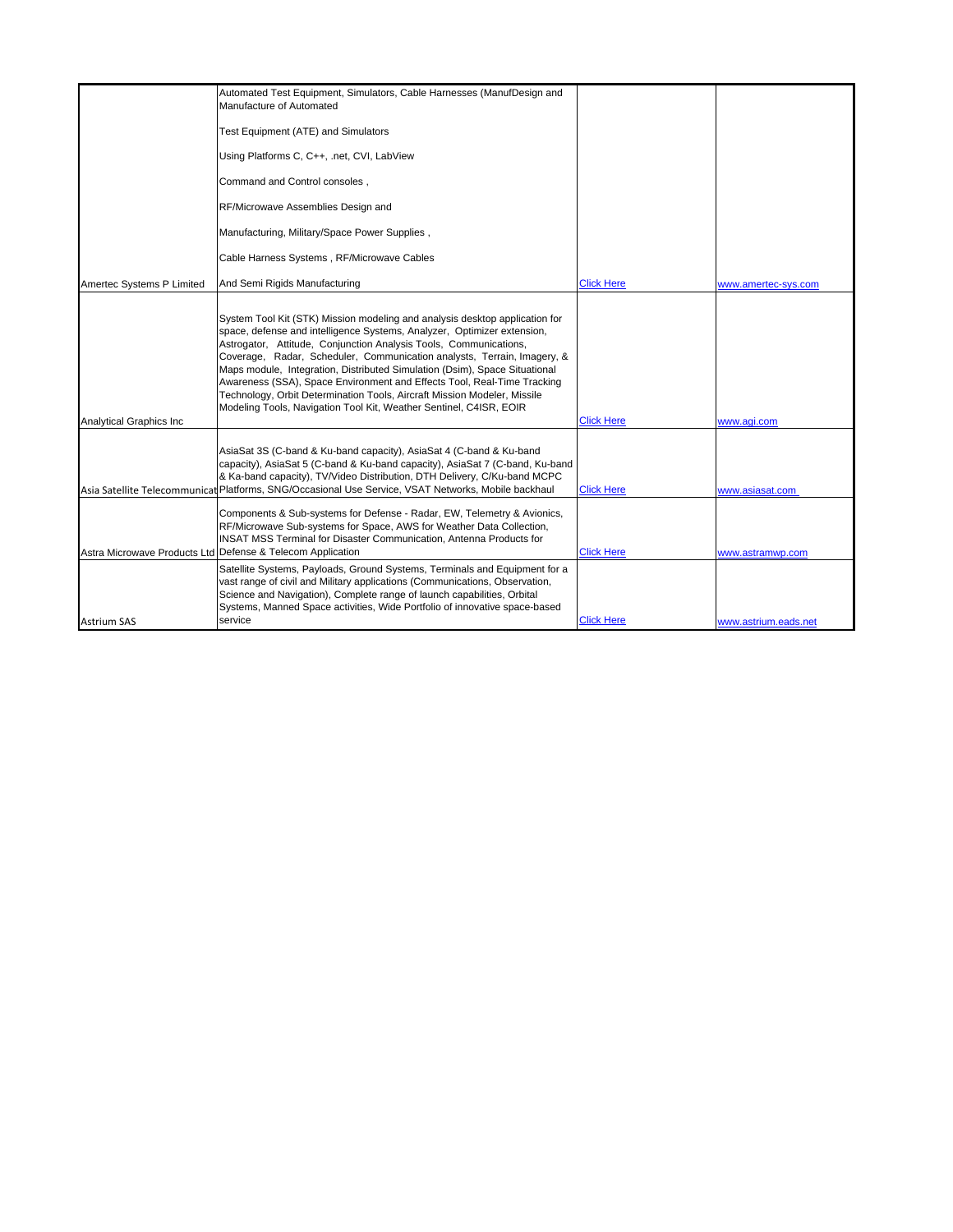| Axon Interconnectors And Wires Pvt Ltd         | Micro D Connectors, Nano D Connectors,<br>Cable Assemblies, RF Assemblies, Wire<br><b>Harnessess</b>                                                                                                                                                                                                                                                                                                                                                                       | <b>Click Here</b> | www.axon-cable.com        |
|------------------------------------------------|----------------------------------------------------------------------------------------------------------------------------------------------------------------------------------------------------------------------------------------------------------------------------------------------------------------------------------------------------------------------------------------------------------------------------------------------------------------------------|-------------------|---------------------------|
| <b>Bharat Electronics Limited</b>              | Over 350 products in the areas of Military<br>Communication, Radars, Naval Systems,<br>C4I Systems, Weapon Systems, Homeland<br>Security, Telecom & Broadcast, Electronic<br>Warfare, Tank Electronics, Electro Optics,<br>Professional Electronic Components and<br>Solar Photovoltaic Systems. BEL also<br>provides turnkey system solutions. Civilian<br>products include Electronic Voting<br>Machines, Tablet PC, solar traffic signals<br>and Access Control Systems | <b>Click Here</b> | bel-india.com             |
| Broadcast Engineering Consultant India Limited | Posters to display activities of BECIL                                                                                                                                                                                                                                                                                                                                                                                                                                     | <b>Click Here</b> | www.becil.com             |
| Captronics System & Virginia Panel Corporation | System Integration, Test & Measurement,<br>Turnkey Projects (Test & Measurement),<br>Automation Test Equipment (ATE), Data<br>Acquisition & Control System, Application<br>Development in Lab View, Resource<br>Outsourcing, Engineering & Integration,<br>Mass Integration Solution for ATE                                                                                                                                                                               | <b>Click Here</b> | www.captronicsystems.com  |
| Data Patterns (I) Pvt Ltd                      | Avionics Products, Electronics Products for<br>Space Applications, Defence Electronics                                                                                                                                                                                                                                                                                                                                                                                     | <b>Click Here</b> | www.datapatternsindia.com |
| Digital Globe Inc.                             | Satellite Imagery                                                                                                                                                                                                                                                                                                                                                                                                                                                          | <b>Click Here</b> | www.digitalglobe.com      |
| Dish TV India Limited                          | <b>DTH Service Provider</b>                                                                                                                                                                                                                                                                                                                                                                                                                                                | <b>Click Here</b> | www.dishtv.in             |
| Ducommun LaBarge Technologies Inc              | DRO's, VCO's, PLO's & Gunn Oscillators,<br>SPDT, Transfer, Multiposition Switches,<br>Switch Matrix, Doppler & Ranging Sensor<br>Heads and Target Simulator, Amplifiers,<br>Antenna, multipliers, Stepper motors,<br>Actuators and Resolvers, PCB Assemblies,<br>Quick-Turn Prototyping for PCBs, Balance<br>Mixers, Directional Couplers, Waveguide<br>Components, Control Devices, Phase<br>Shifters, Isolators, Circulators                                             | <b>Click Here</b> | www.ducommun.com          |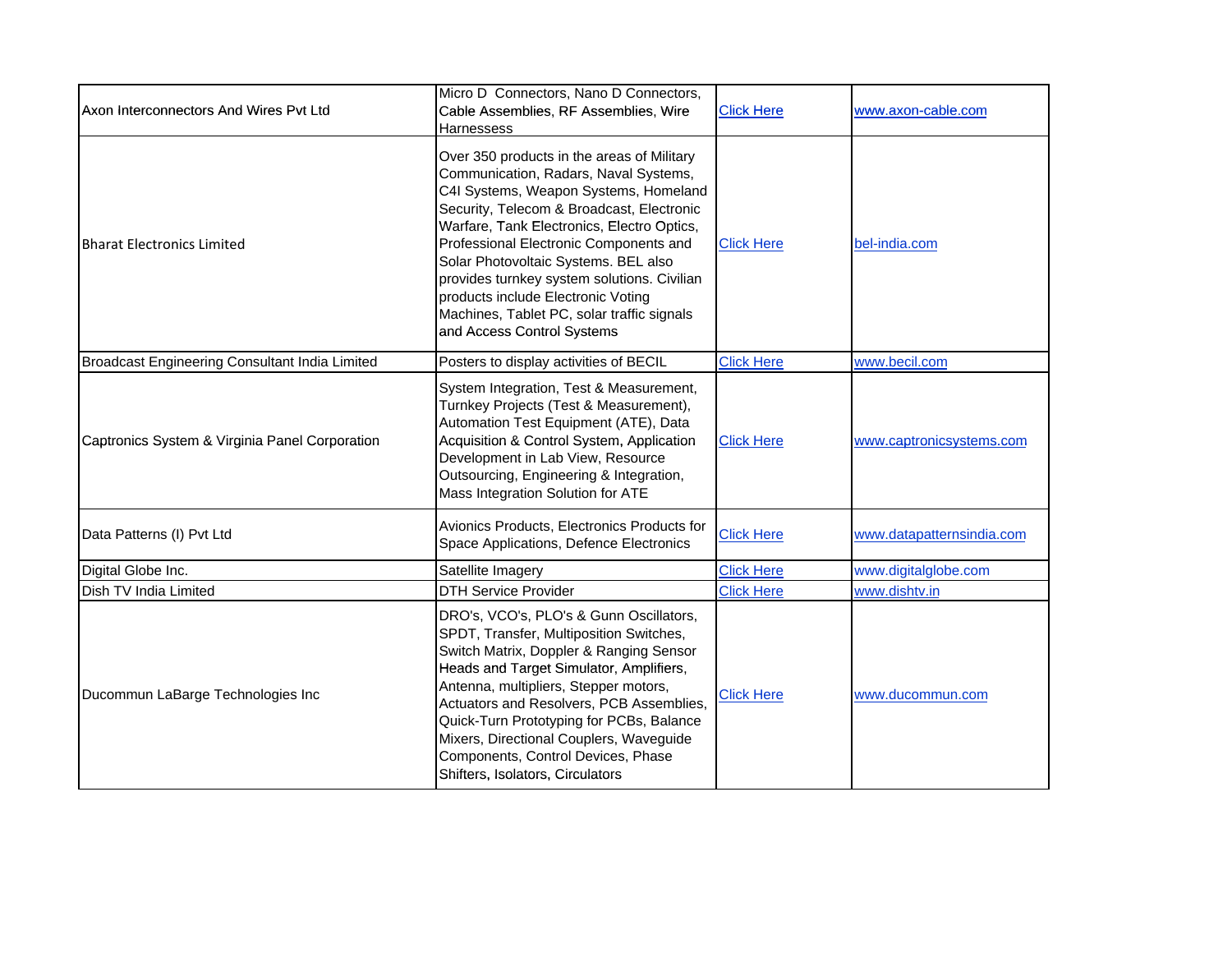| Electronics Corporation Of India Limited | Electronic & IT Systems, Communication<br>Systems, Computers,<br>for Defence, Atomic Energy, Aerospace,<br>Security, IT & e-governance, UHF<br>SATCOM, TR2801, SSE, EC Router 1000<br>series, NGBEU, Stabilized Antenna Platform<br>for Light Combat Aircraft, Multimode Radar<br>& SATCOM Terminals on UAV & KU band<br>Suitcase Antenna, KU band Airborne VSAT<br>Terminal, Demo kit of SSD, Command &<br>Control System for Missile, Mission<br>Computer System, Air Traffic Control<br>System. | <b>Click Here</b> | www.ecil.co.in         |
|------------------------------------------|----------------------------------------------------------------------------------------------------------------------------------------------------------------------------------------------------------------------------------------------------------------------------------------------------------------------------------------------------------------------------------------------------------------------------------------------------------------------------------------------------|-------------------|------------------------|
| Faro Business Technologies (I) Pvt Ltd   | Faro Arm Edge Prime, Faro Arm Fusion,<br>Faro Edge, Faro Laser Tracker, Faro Laser<br>Scanner Focus 3D                                                                                                                                                                                                                                                                                                                                                                                             | <b>Click Here</b> | www.faroasia.in        |
| Fenwick and Ravi                         | Steady Rest, Barfeeder, Sub-Assemblies,<br>Mechanical Component & Accessories                                                                                                                                                                                                                                                                                                                                                                                                                      | <b>Click Here</b> | www.fenwickandravi.com |
| Godrej & Boyce Mfg. Co. Ltd              | Cryogenic Engine Fabrication, Vikas Engine<br>Fabrication, CE-20 Engine Fabrication, L<br>110 Engine Fabrication, Satellite Thrusters<br>(10N, 22N & 440 N), Rocket Motor Casings, Click Here<br>Ground Systems Antennas & Subsystems,<br>Stage Components for Launcher, LAM<br>Engine Injectors, Nozzle Divergent for Solid<br><b>Motors</b>                                                                                                                                                      |                   | www.godrej.com         |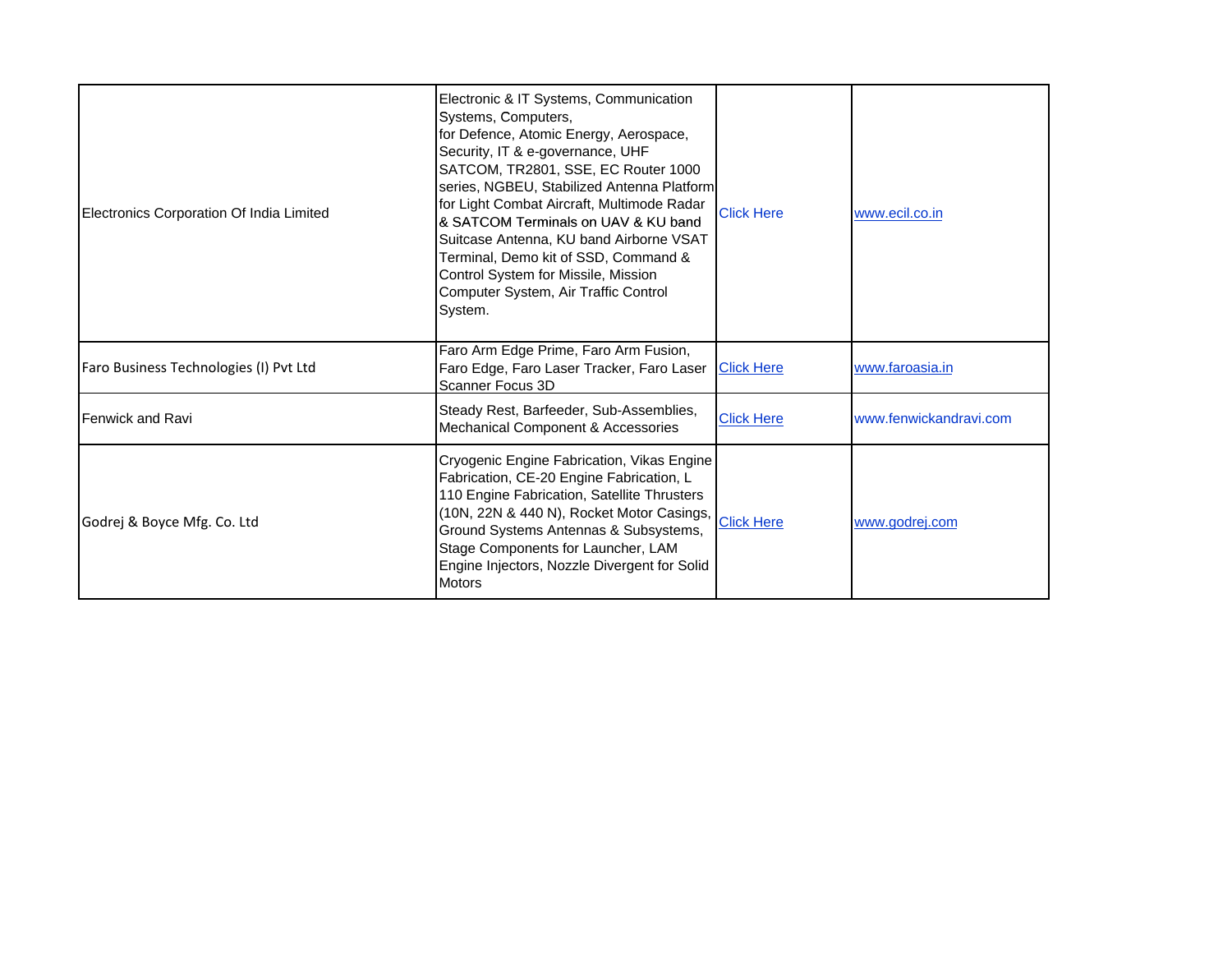| <b>Hindustan Aeronautics Limited</b>  | Aluminum Alloy/Composite Rivetted<br>Satellite Structures, Revietted<br>Composite/Aluminum Alloy Inter Stage<br>Structures for Launch Vehicles, Aluminum<br>Alloy Propellant Tanks for Launch Vehicles,<br>Manufacture and overhaul of Military Air<br>Craft like Hawk, MIG 27, Jaguar, Sukhoi etc,<br>Manufacture and overhaul of Engines for<br>Military Aircraft, Avionics and Accessories<br>for Military Aircraft, Overhaul of Marine Gas<br>Turbines, Manufacture and overhaul of<br>Military/Transport Helicopters like LCH,<br>ALH, Chetak and Cheetah, Casting and<br>Forgings for Aerospace Applications,<br>Composites for Aerospace Application | <b>Click Here</b> | www.hal-india.com    |
|---------------------------------------|-------------------------------------------------------------------------------------------------------------------------------------------------------------------------------------------------------------------------------------------------------------------------------------------------------------------------------------------------------------------------------------------------------------------------------------------------------------------------------------------------------------------------------------------------------------------------------------------------------------------------------------------------------------|-------------------|----------------------|
| <b>HTA Enterprises</b>                | Photomasks & Photoplates, Positive<br>Photoresist Developers, Strippers, Chrome<br>& Iron Oxide Etchant, Negative and<br>Reversal Developers, Negative and<br>Reversal Developers, Fixers & Reversal<br>Bleach, Reversal Clearing Bath, High<br>Resolution Film, Photomask Cleaning<br>Solution                                                                                                                                                                                                                                                                                                                                                             | <b>Click Here</b> | www.htaphotomask.com |
| Integraph India                       | ERDAS Imagine, Leica Photogrammetry,<br>Geomedia suite of GIS Products, Apollo<br>Enterprise solutions, Geomedia Smart client                                                                                                                                                                                                                                                                                                                                                                                                                                                                                                                               | <b>Click Here</b> |                      |
| Intelligent Motion Technology Pvt Ltd | Antenna Control System, Actuation System<br>for Sun Tracking, Micro Machining System<br>for Sawing & Shape Cutting of Hard<br>Materials like Diamonds, Hi-end Motion<br>Control Solution for Industrial Automation,<br>Direct Drive Motors, Stabilized Platform /<br>Antenna, 3 DOF / 6 DOF Motion Simulators,<br>Limited Motion Antenna                                                                                                                                                                                                                                                                                                                    | <b>Click Here</b> | www.intelmotion.com  |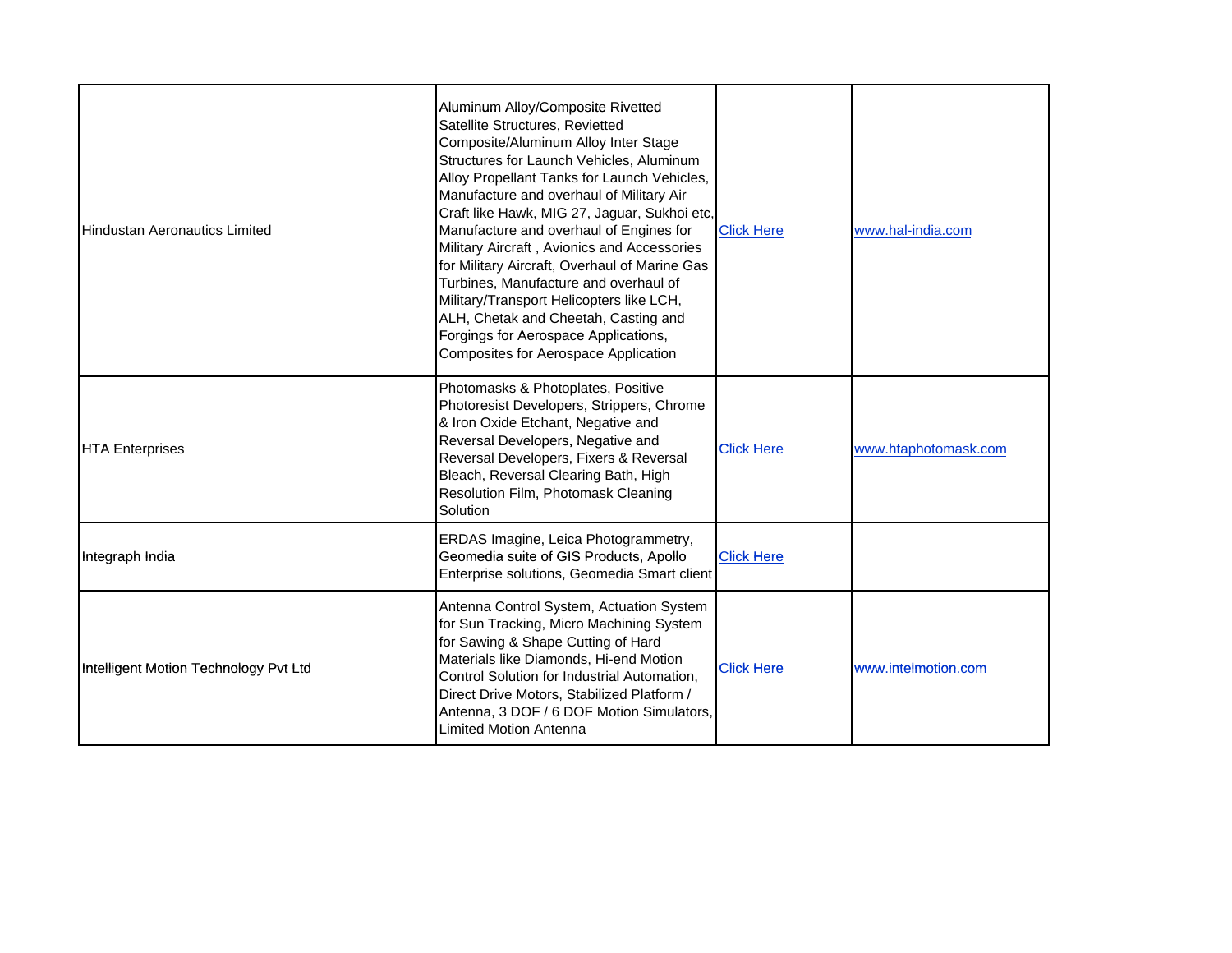| International Marketing & Services               | Space Rubidium Atomic Frequency<br>Standards (RAFS), Space Qual Ultra Stable<br>Oscillators, Space Qual MO, Space Qual<br>VCXO, Space Passive Hydrogen Maser,<br>Active Hydrogen Maser, DPCSS for<br>RADARS, Spacecraft Mechanisms, Space<br>Technologies, Propulsion Systems                                                                                                                                                              | <b>Click Here</b> | www.ims-indiabiz.com      |
|--------------------------------------------------|--------------------------------------------------------------------------------------------------------------------------------------------------------------------------------------------------------------------------------------------------------------------------------------------------------------------------------------------------------------------------------------------------------------------------------------------|-------------------|---------------------------|
| <b>ITGlobe Inc</b>                               | Coaxial and Waveguide Components,<br>Antennas and Amplifiers, Connectors,<br>Adapters & Cable Assemblies, Software for<br>Design Process Optimization, Oscillators,<br>Switches, Yig Devices and Terahertz<br>Products, Device Characterization<br>Solutions, Satellite/System Tool Kit, Test<br>and Measurement Products, Advanced<br>Composites, Resin Systems and specialty<br>Composites, Photomasks and<br>Photolithographic Products | <b>Click Here</b> | www.itglobe.com           |
| Jyoti Electronics                                | <b>GNSS RF Signal Simulator / Receiver,</b><br>Mician Software, Microwave Tuning<br>Element, Wave Guide Components, CST<br>Studio Suite Software, Dielectric Resonators Click Here<br>& Support Material, RF & Microwave<br>Components, All Type of Communication<br><b>Antennas</b>                                                                                                                                                       |                   | www.jyotimicrosystems.com |
| Kalpana Chawla Centre for Space and Nano Science | Human Resource Development, Research,<br>Training workshop                                                                                                                                                                                                                                                                                                                                                                                 | <b>Click Here</b> | www.kccsns.org.in         |
| Komoline Aerospace Limited                       | Weather Sensor, Remote Sensing Element,<br>Satcom Applications, TM-TC, SSPA, Low<br>Noise Amplifiers, Low Noise Receivers,<br>Up/Down Converters, Payload Subsystems                                                                                                                                                                                                                                                                       | <b>Click Here</b> | www.komoline.com          |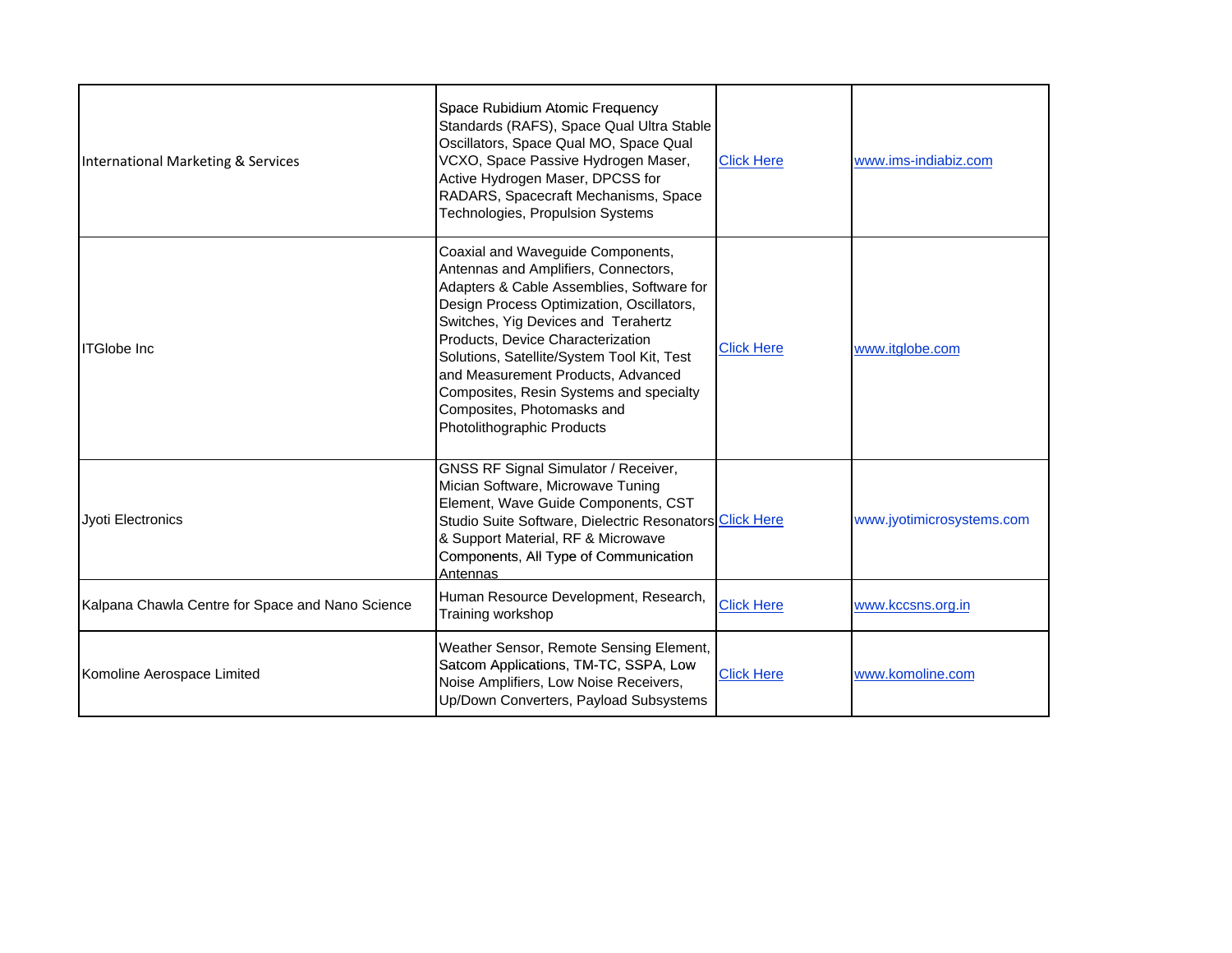| Lucas Signatone Corp             | Probe Station (Manual & Semi-Automatic),<br>Hot/Cold Chucks and Temperature<br>Controllers, Temperature Controllers,<br>Microposotioners & Microscopes, Probe Tip<br>& Probe Tips Holders, Resistivity Test<br>Systems, RF/Microwave Probing and<br>Accessories, QuadMap & QuadPro, Pro4<br><b>Resistivity Systems, Resistivity Standards</b>                                                                                                                                                                              | <b>Click Here</b> | www.signatone.com      |
|----------------------------------|----------------------------------------------------------------------------------------------------------------------------------------------------------------------------------------------------------------------------------------------------------------------------------------------------------------------------------------------------------------------------------------------------------------------------------------------------------------------------------------------------------------------------|-------------------|------------------------|
| Mahdi Bagh Computers Pvt Ltd     | Digital Spectrum Analyser, Channel<br>Simulator                                                                                                                                                                                                                                                                                                                                                                                                                                                                            | <b>Click Here</b> | www.mbcin.com          |
| <b>MAP</b>                       | Thermal control coatings, Adhesives,<br>Lubricants, Silicone conformal coatings,<br>Launcher coatings, R & D services, Spray<br>painting services, Customer support                                                                                                                                                                                                                                                                                                                                                        | <b>Click Here</b> | www.map-coatings.com   |
| Maury Microwave Corp             | Cryogenic Thermal and Ambient Noise<br>Terminations, Fixed Flush and Fixed offset<br>Shorts, Opens, Precision Air Lines,<br>Equalizers, Filter, Precision Fixed and<br>Sliding Terminations, Waveguide Flange &<br>Bulkhead Adapters Waveguide to coaxial<br>Adapters, Calibration Kits for VNAs, PNAs<br>and ENAs, Manual, Solid State and<br>Automated Tuners, Automated Mobile<br>Testing System, Noise Calibration and<br>Noise parameter Measurement systems,<br>Pulsed IV/RF Systems and Load Pull<br><b>Systems</b> | <b>Click Here</b> | www.maurymw.com        |
| <b>MDA</b>                       | Payloads, Antennas, Electronics, Robotics,<br>Geospatial, Imagery, Satellite<br>communication, Satellite Systems                                                                                                                                                                                                                                                                                                                                                                                                           | <b>Click Here</b> | www.mdacorporation.com |
| Measat Satellite Systems SDN BHD | Transponder Leasing, Co-Location,<br>Broadcast Distribution (3D/HD/SD),<br>Broadband Connectivity, Occasional Use,<br>Uplink/Downlink Connectivity, Video Playout<br>(3D/HD/SD)                                                                                                                                                                                                                                                                                                                                            | <b>Click Here</b> | www.measat.com         |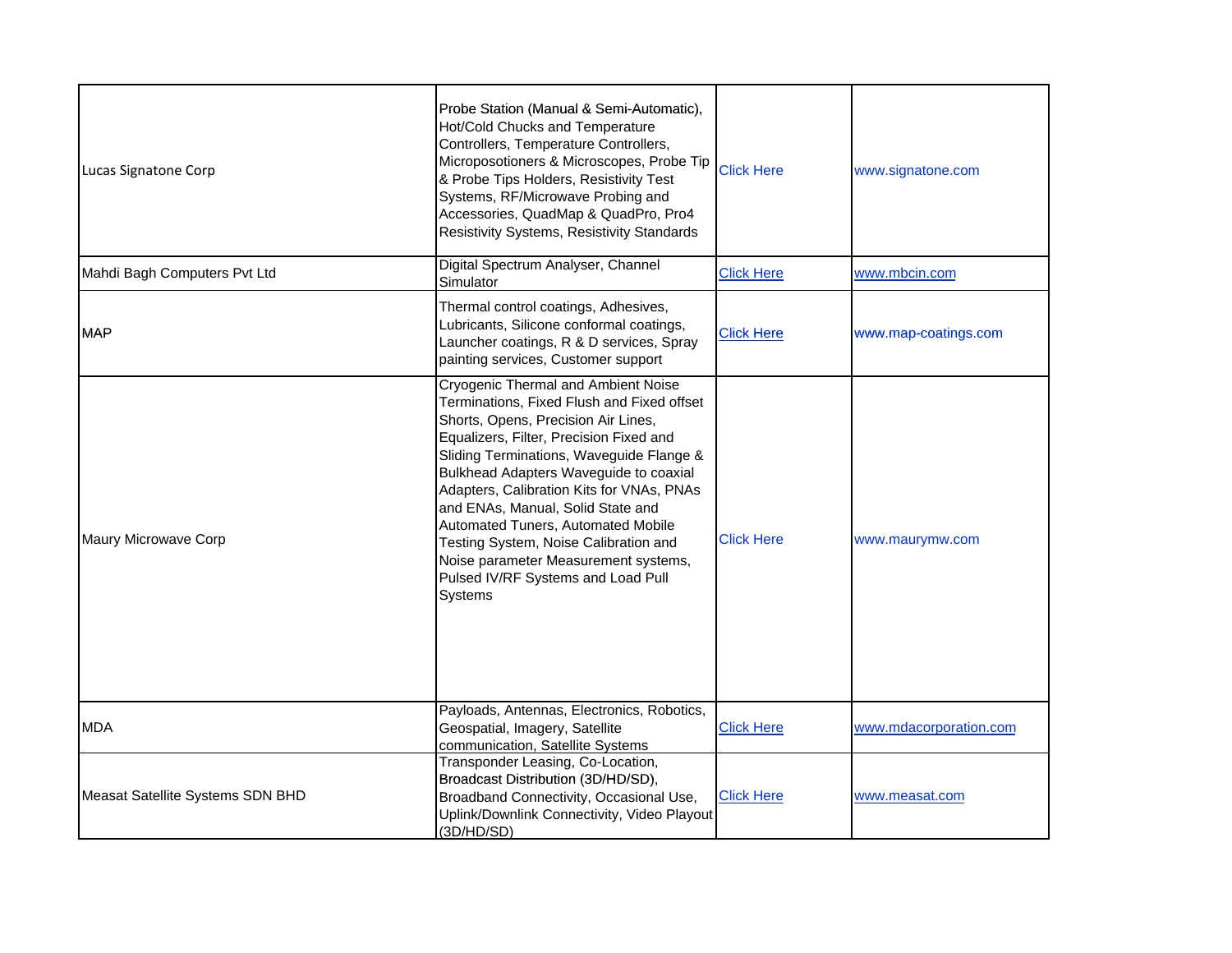| Mishra Dhatu Nigam Limited            | Nickel Based Super Alloys, Cobalt Based<br>Super Alloys, Special Steels, Titanium<br>Based Alloys, Investment Cast Products,<br>Near Net Shaped Forging, Fasteners                                                                                                                                                                                                        | <b>Click Here</b> | www.midhani.gov.in           |
|---------------------------------------|---------------------------------------------------------------------------------------------------------------------------------------------------------------------------------------------------------------------------------------------------------------------------------------------------------------------------------------------------------------------------|-------------------|------------------------------|
| <b>National Instruments</b>           |                                                                                                                                                                                                                                                                                                                                                                           | <b>Click Here</b> | www.india.ni.com             |
| Network18 Media & Investments Limited | SEARCH Magazine, Modern Machine Tools<br>Magazine, Smart Logistics Magazine,<br>Modern Food Processing Magazine,<br>Chemical World Magazine, Modern<br>Medicare Magazine, Modern Packaging &<br>Design Magazine, Modern Plastics &<br>Polymers Magazine, Modern Pharma<br>Magazine, Auto Monitor Magazine                                                                 | <b>Click Here</b> |                              |
| Nova Microwave Inc                    | MIL-Grade Isolators, MIL-Grade Circulators                                                                                                                                                                                                                                                                                                                                | <b>Click Here</b> | www.novamicro.com            |
| Oerlikon Leybold Vacuum India Pvt.Ltd | Rotary Vacuum Pumps, Industrial Dry<br>Vacuum Pumps, Roots Pumps, Oil Diffusion<br>Pumps, Turbo Molecular Pump, Cryo<br>Pumps, Vacuum Pumping Systems, Helium<br>Leak Detector, Vacuum Measuring Gauges,<br>Vacuum Fittings and Components, Thin<br>Film Deposition Systems, Services of All<br>kinds of Vacuum Pumps and equipments,<br>Local Assembly of Vacuum Systems | <b>Click Here</b> | www.oerlikon.com             |
| PES Institute of Technology           | Academic Institution                                                                                                                                                                                                                                                                                                                                                      | <b>Click Here</b> | www.pes.edu                  |
| <b>Phase Matrix Inc</b>               | Oscillators-VCO's & PLO's, CW/Pulsed<br>Frequency Counters, Signal Generators,<br>Microwave Frequency Synthesizers, Up &<br>Down converters                                                                                                                                                                                                                               | <b>Click Here</b> | www.signatone.com            |
| Progressive Engineers                 | Epoxies, Cleaners, Conformal Coatings,<br>Solder Wires, Adhesives, PLC Control<br>Panels, Rotary Connectors, IPA, Doming<br>Resins, Packaging Machinery                                                                                                                                                                                                                   | <b>Click Here</b> | www.progressiveengineers.net |
| Sai Surface Coating Technologies      | <b>Thermal Spray Coatings</b>                                                                                                                                                                                                                                                                                                                                             | <b>Click Here</b> | www.saicoatings.com          |
| Sattva eTech India Pvt Ltd            | Embedded Systems Design, Embedded<br>Systems Re-engineering, Embedded<br>System Software Development, Embedded<br>System Firmware Development, Enclosure<br>Design                                                                                                                                                                                                        | <b>Click Here</b> | www.sattvaetech.com          |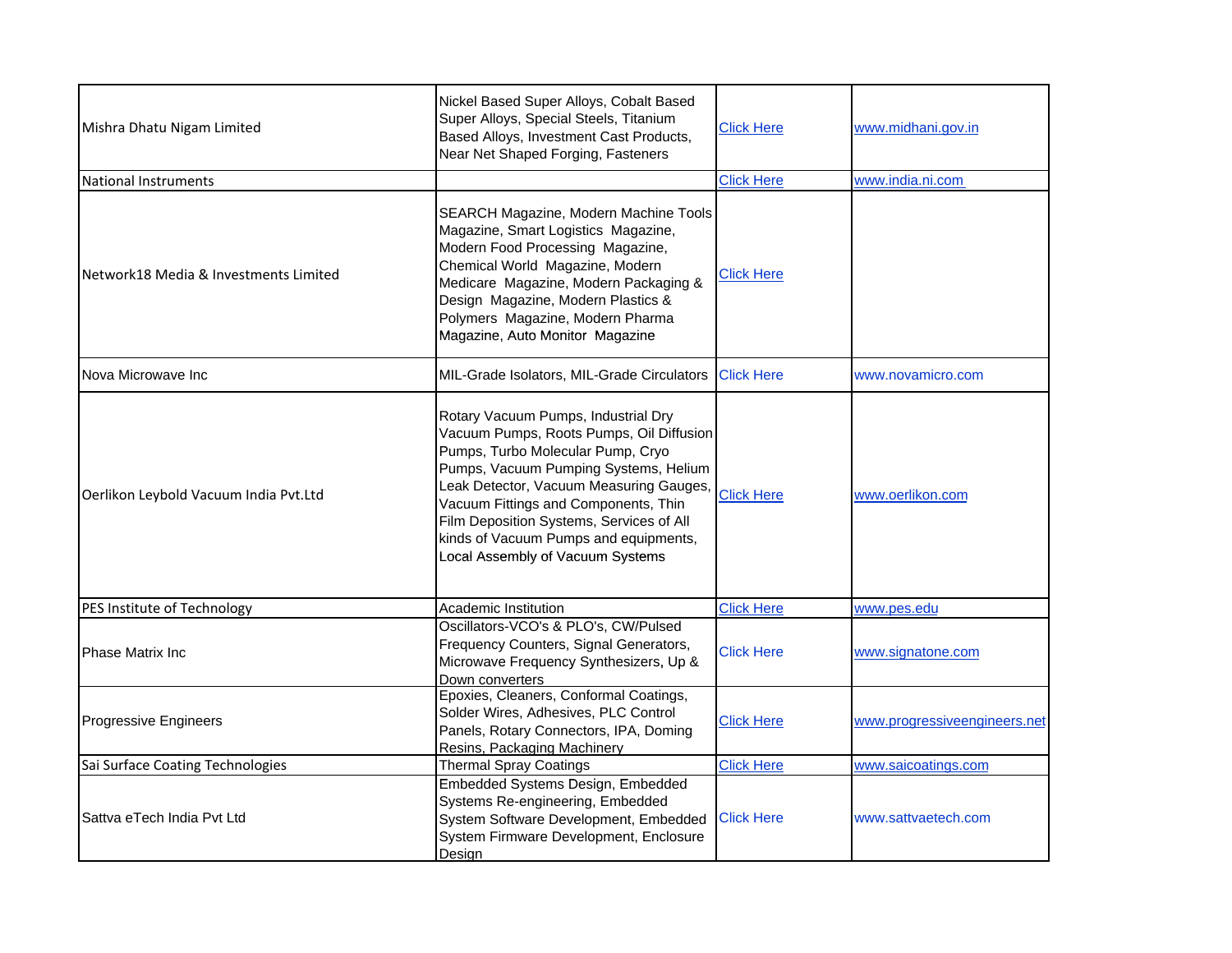| Sierra Microwave Technology LLC   | Isolators/Circulators, Hybrids, Bias Tees,<br>Power Dividers/combiners, Couplers,<br>Latching Ferrite Switches, Space Grade<br>Isolators/Circulators/Load, Space Grade<br>Switches, WG to Coax Adapters,<br>Equalizers, Multipliers                                                                                                                      | <b>Click Here</b> | www.sierramicrowave.com    |
|-----------------------------------|----------------------------------------------------------------------------------------------------------------------------------------------------------------------------------------------------------------------------------------------------------------------------------------------------------------------------------------------------------|-------------------|----------------------------|
| Southwest Microwave Inc           | Connectors, End Launch Connectors, Field<br>Replaceable Connectors, Direct Solder<br>Flange Mount cable connectors, Direct<br>Solder Flange mount cable terminations,<br>Hermetic Seals, Launch Pins/Tabs and<br>dielectric for connectors, In-Series &<br>Between Series Adapters, Space Grade<br>Connectors & adapters                                 | <b>Click Here</b> | www.southwestmicrowave.com |
| Spur Microwave Inc                | <b>Radiation Hardened Electronic</b><br>Components, RF Components, Systems<br>and Sub Systems, Electro-Mechanical<br>Components, Printed Circuit Boards, Space<br><b>Hardware Fabrication</b>                                                                                                                                                            | <b>Click Here</b> | www.spurindia.com          |
| Syratron Technologies Pvt Ltd     | Space & MIL Grade Connectors, Airframe &<br>T-VAC Cable Assembly, Microwave Circuit<br>Boards, Space Grade Diodes & Transistors,<br>Brushless PM & Stepper Motors, Infrared<br>Detectors for Space, Temperature Variable<br>& Fixed Attenuators, High Performance<br>MMIC Components, Space Grade Electro<br>Mechanical Switches, Antivibration Products | <b>Click Here</b> | www.syratron.com           |
| TV Sundram Iyengar & Sons Limited | JLG - Aerial Work Platforms, JLG - Tele<br>Handlers, Palfinger - Truck Mounted<br>Cranes, Escorts - Cranes & BHL                                                                                                                                                                                                                                         | <b>Click Here</b> | www.tvs.in                 |
| Tarang Kinetics (P) Ltd           | Vibration Test System upto 16000 Kgf,<br>Environmental Chambers, Bump Test<br>Machines, Shock Test Machines,<br>Pheumatic Shock Test Machines, Combined Click Here<br>Vibration & Environmental Test System,<br>Centrifuge Test Machines, Vibration<br>Accessories, Services of all Environmental<br>Equipment                                           |                   | www.tarangkinetics.com     |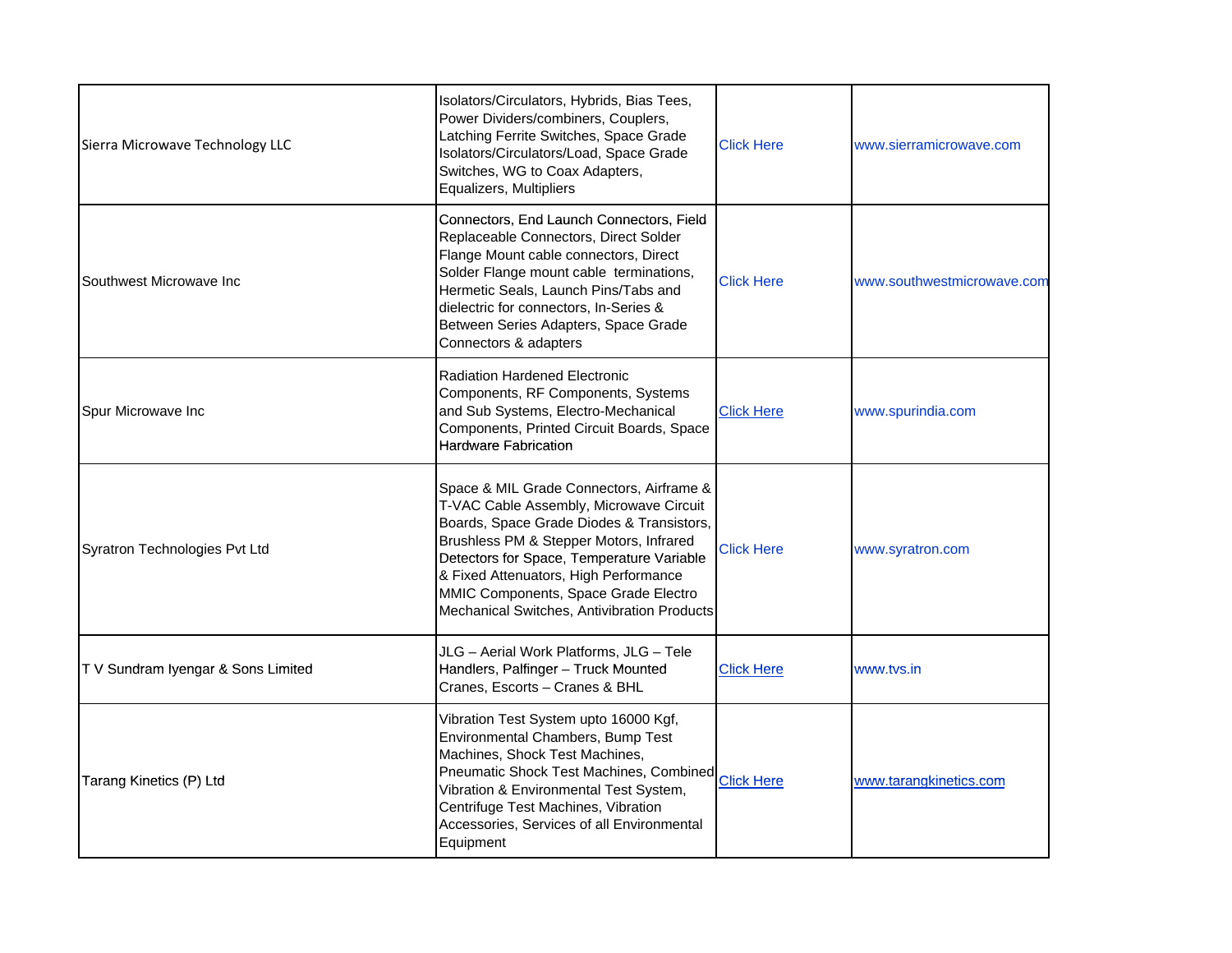| <b>Tata Advanced Materials Ltd</b>  | Solar Panel Substrate, Yoke, Interstage<br>Panels, Interstage Subcomponents,<br>Interstage Pay Load Adaptor Assembly,<br>Interstage PS3 Adaptor Assembly, C Scan<br>Services                                                                                                                                                       | <b>Click Here</b> | www.tamlindia.com   |
|-------------------------------------|------------------------------------------------------------------------------------------------------------------------------------------------------------------------------------------------------------------------------------------------------------------------------------------------------------------------------------|-------------------|---------------------|
| <b>Team Studsat</b>                 |                                                                                                                                                                                                                                                                                                                                    | <b>Click Here</b> | www.teamstudsat.com |
| <b>Tecsol Marketing Pvt Ltd</b>     | Crystal / Crystal Oscillators, RF &<br>Microwave Components                                                                                                                                                                                                                                                                        | <b>Click Here</b> | www.tecsol.in       |
| TenCate Advanced Composites USA Inc | Epoxy and Cynate Ester Based<br>Unidirectional Tape, Woven & Non-Woven<br>Prepregs, Thermal Management Prepregs,<br>Structural Radar absorbing Prepregs, Epoxy Click Here<br>& Cynate Ester film & Paste adhesive,<br>Syntatic foams, Epoxy & Cyanate Ester<br>Resin Systems, Thermoplastic Resin<br>Systems, Space Grade Prepregs |                   | www.tencate.com     |
| Texas Instruments                   | EVM's & Kits                                                                                                                                                                                                                                                                                                                       | <b>Click Here</b> | www.ti.com          |
| The Tinsley Group Ltd               | Testing Instruments, Measuring<br>Equipments, Calibration Standards                                                                                                                                                                                                                                                                | <b>Click Here</b> |                     |
| Trade4India.com                     | Databases- All Industry, Online E-mail<br>Marketing, Advertising, Online Activities                                                                                                                                                                                                                                                | <b>Click Here</b> | www.trade4india.com |
| TradeIndia.com                      | Online B2B Market Place, Exim DVD Rom,<br>Trade Directory "Exporters Yellow Pages",<br><b>Online Promotions</b>                                                                                                                                                                                                                    | <b>Click Here</b> | www.tradeindia.com  |
| <b>UltraCor Inc</b>                 | Quartz Honeycomb, Carbon Fiber<br>Honeycomb, Fiberglass Honeycomb, Kevlar<br>Honeycomb, Carbon-Carbon Honeycomb,<br>UltraFlex Honeycomb                                                                                                                                                                                            | <b>Click Here</b> | www.signatone.com   |
| Unified Electro-Tech Ltd            | LC Filters, Crystal Filters, PLL Synthesizers,<br>Switches, DSA, Frequency Dividers                                                                                                                                                                                                                                                | <b>Click Here</b> | www.unified.co.in   |
| Vantage Technologies                |                                                                                                                                                                                                                                                                                                                                    | <b>Click Here</b> |                     |
| ViaSat Inc.                         | Antenna Systems, Remote Sensing<br>Antennas, Satellite Ground Systems,<br>Satellite Design, Gigabit Modem, Ka-band<br>Communications, On-the-move broadband<br>Satcom, Telemetry TT&C                                                                                                                                              | <b>Click Here</b> | www.viasat.com      |